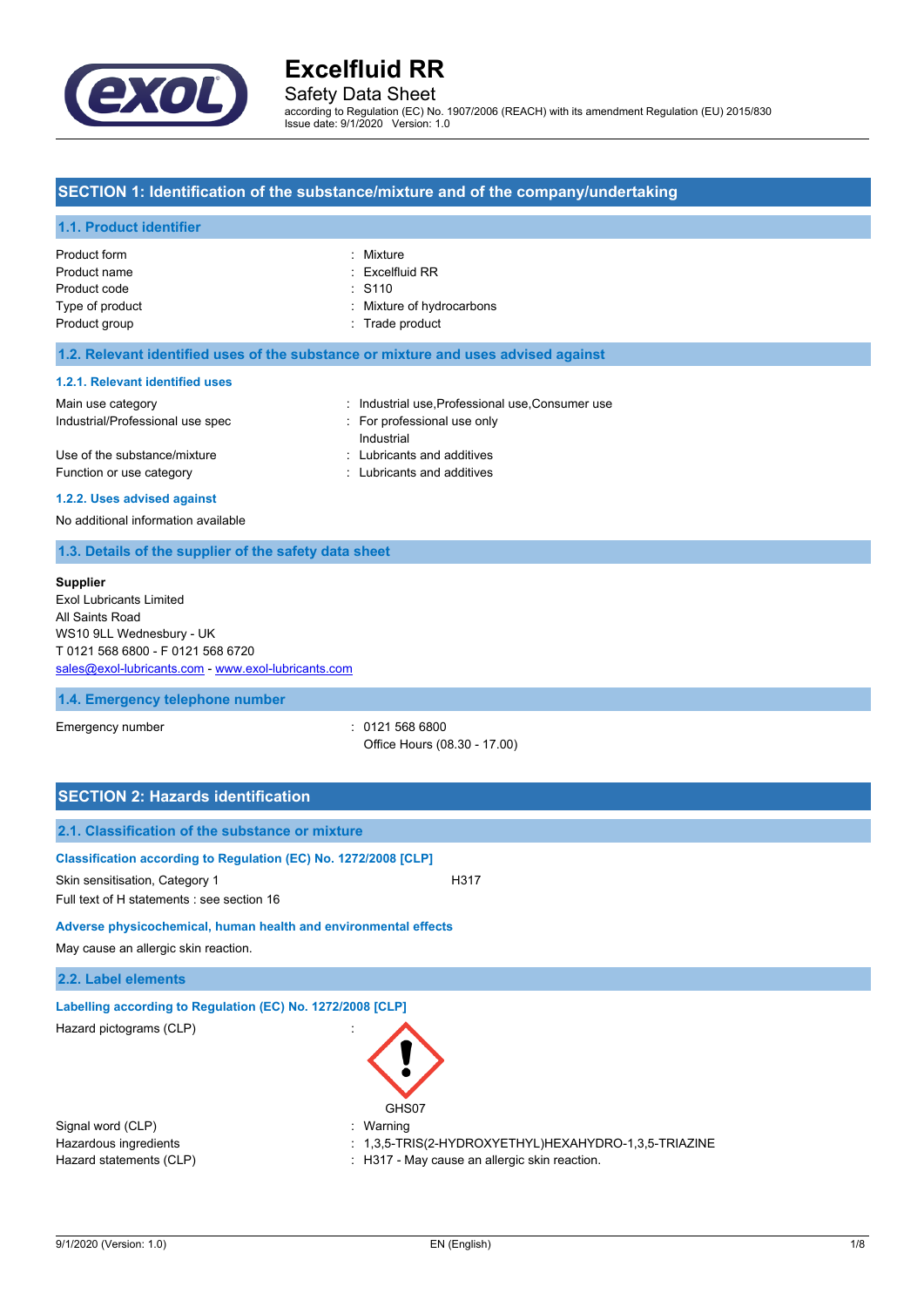# Safety Data Sheet

according to Regulation (EC) No. 1907/2006 (REACH) with its amendment Regulation (EU) 2015/830

| Precautionary statements (CLP) | : P261 - Avoid breathing dust/fume/gas/mist/vapours/spray.<br>P280 - Wear protective gloves/protective clothing/eye protection/face protection/hearing<br>protection.<br>P321 - Specific treatment (see supplemental first aid instruction on this label).<br>P333+P313 - If skin irritation or rash occurs: Get medical advice/attention.<br>P362+P364 - Take off contaminated clothing and wash it before reuse. |
|--------------------------------|--------------------------------------------------------------------------------------------------------------------------------------------------------------------------------------------------------------------------------------------------------------------------------------------------------------------------------------------------------------------------------------------------------------------|
| UFI                            | : 5PWP-41VT-Y00M-F0VC                                                                                                                                                                                                                                                                                                                                                                                              |

# **2.3. Other hazards**

No additional information available

## **SECTION 3: Composition/information on ingredients**

#### **3.1. Substances**

#### Not applicable

#### **3.2. Mixtures**

| <b>Name</b>                                                   | <b>Product identifier</b>                                                | $\frac{9}{6}$      | <b>Classification according to</b><br><b>Regulation (EC) No.</b><br>1272/2008 [CLP]                 |
|---------------------------------------------------------------|--------------------------------------------------------------------------|--------------------|-----------------------------------------------------------------------------------------------------|
| 1,3,5-TRIS(2-HYDROXYETHYL)HEXAHYDRO-1,3,5-<br><b>TRIAZINE</b> | (CAS-No.) 4719-04-4<br>(EC-No.) 225-208-0<br>(EC Index-No.) 613-114-00-6 | $1 \ge 0.25 - 5.1$ | Acute Tox. 4 (Oral), H302<br><b>Skin Sens. 1, H317</b>                                              |
| <b>FUNGICIDE</b>                                              | (CAS-No.) 55406-53-6<br>(EC-No.) 259-627-5                               | $\geq 0.25 - 5.1$  | Acute Tox. 4 (Oral), H302<br>Eye Dam. 1, H318<br><b>Skin Sens. 1, H317</b><br>Aquatic Acute 1, H400 |

| <b>Specific concentration limits:</b>                         |                                                                          |                                      |  |
|---------------------------------------------------------------|--------------------------------------------------------------------------|--------------------------------------|--|
| <b>Name</b>                                                   | <b>Product identifier</b>                                                | <b>Specific concentration limits</b> |  |
| 1,3,5-TRIS(2-HYDROXYETHYL)HEXAHYDRO-1,3,5-<br><b>TRIAZINE</b> | (CAS-No.) 4719-04-4<br>(EC-No.) 225-208-0<br>(EC Index-No.) 613-114-00-6 | $(0.1 ≤ C < 100)$ Skin Sens. 1, H317 |  |

Full text of H-statements: see section 16

| <b>SECTION 4: First aid measures</b>                             |                                                                                                                                       |  |  |
|------------------------------------------------------------------|---------------------------------------------------------------------------------------------------------------------------------------|--|--|
| 4.1. Description of first aid measures                           |                                                                                                                                       |  |  |
| First-aid measures after inhalation                              | : Remove person to fresh air and keep comfortable for breathing.                                                                      |  |  |
| First-aid measures after skin contact                            | : Wash skin with plenty of water. Take off contaminated clothing. If skin irritation or rash<br>occurs: Get medical advice/attention. |  |  |
| First-aid measures after eye contact                             | : Rinse eyes with water as a precaution.                                                                                              |  |  |
| First-aid measures after ingestion                               | : Call a poison center or a doctor if you feel unwell.                                                                                |  |  |
| 4.2. Most important symptoms and effects, both acute and delayed |                                                                                                                                       |  |  |
| Symptoms/effects after skin contact                              | : May cause an allergic skin reaction.                                                                                                |  |  |
| $\sim$ $\sim$ $\sim$ $\sim$                                      |                                                                                                                                       |  |  |

**4.3. Indication of any immediate medical attention and special treatment needed**

Treat symptomatically.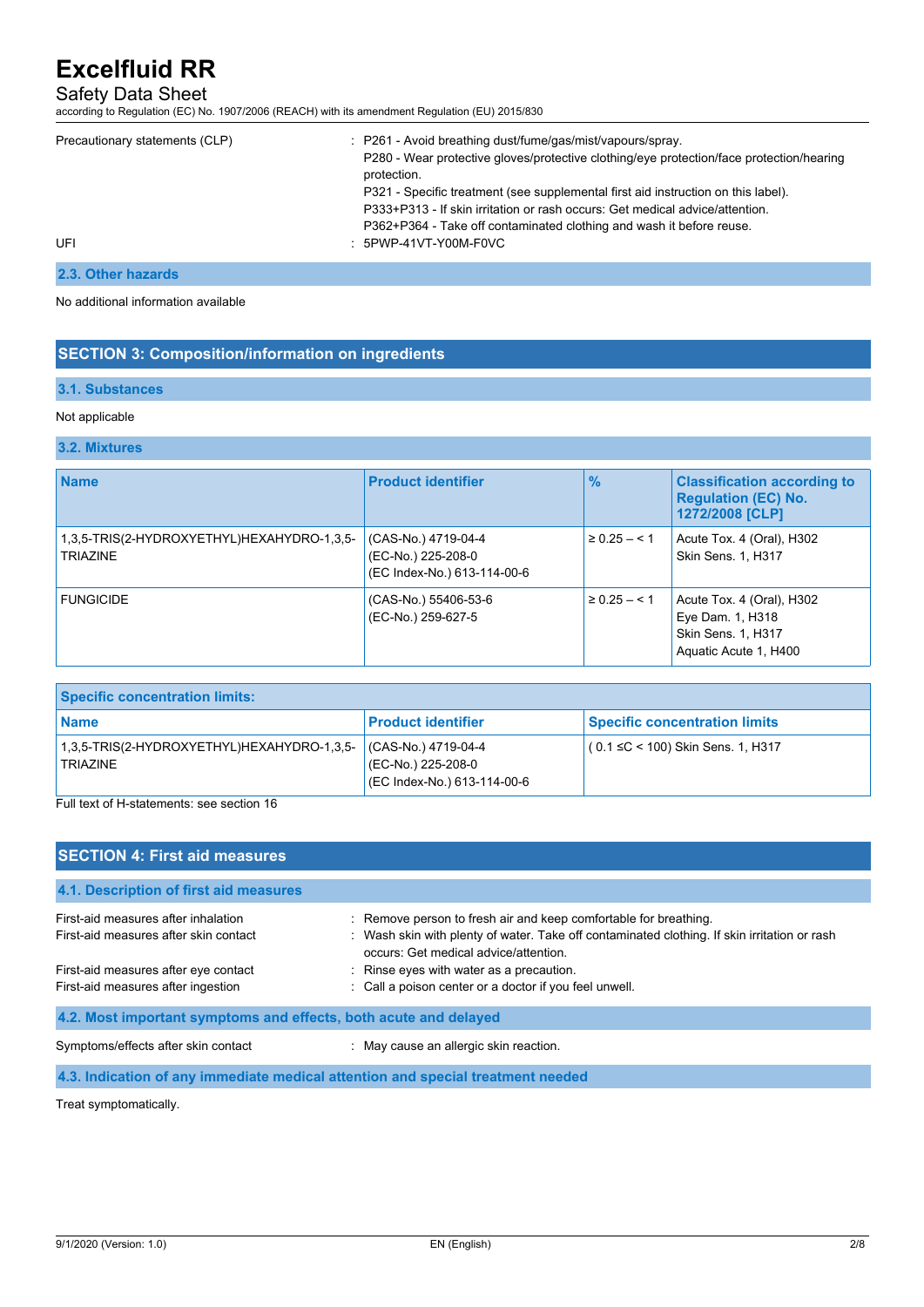# Safety Data Sheet

according to Regulation (EC) No. 1907/2006 (REACH) with its amendment Regulation (EU) 2015/830

| <b>SECTION 5: Firefighting measures</b>                    |                                                                                                                                             |  |  |
|------------------------------------------------------------|---------------------------------------------------------------------------------------------------------------------------------------------|--|--|
| 5.1. Extinguishing media                                   |                                                                                                                                             |  |  |
| Suitable extinguishing media                               | : Water spray. Dry powder. Foam. Carbon dioxide.                                                                                            |  |  |
| 5.2. Special hazards arising from the substance or mixture |                                                                                                                                             |  |  |
| Hazardous decomposition products in case of fire           | : Toxic fumes may be released.                                                                                                              |  |  |
| 5.3. Advice for firefighters                               |                                                                                                                                             |  |  |
| Protection during firefighting                             | : Do not attempt to take action without suitable protective equipment. Self-contained<br>breathing apparatus. Complete protective clothing. |  |  |

| <b>SECTION 6: Accidental release measures</b>             |                                                                                                                                                                |  |
|-----------------------------------------------------------|----------------------------------------------------------------------------------------------------------------------------------------------------------------|--|
|                                                           | 6.1. Personal precautions, protective equipment and emergency procedures                                                                                       |  |
| 6.1.1. For non-emergency personnel                        |                                                                                                                                                                |  |
| <b>Emergency procedures</b>                               | : Ventilate spillage area. Avoid contact with skin and eyes. Avoid breathing<br>dust/fume/gas/mist/vapours/spray.                                              |  |
| 6.1.2. For emergency responders                           |                                                                                                                                                                |  |
| Protective equipment                                      | : Do not attempt to take action without suitable protective equipment. For further information<br>refer to section 8: "Exposure controls/personal protection". |  |
| <b>6.2. Environmental precautions</b>                     |                                                                                                                                                                |  |
| Avoid release to the environment.                         |                                                                                                                                                                |  |
| 6.3. Methods and material for containment and cleaning up |                                                                                                                                                                |  |
| Methods for cleaning up<br>Other information              | : Take up liquid spill into absorbent material.<br>: Dispose of materials or solid residues at an authorized site.                                             |  |
| 6.4. Reference to other sections                          |                                                                                                                                                                |  |

For further information refer to section 13.

| <b>SECTION 7: Handling and storage</b>                            |                                                                                                                                                                                                                           |  |  |
|-------------------------------------------------------------------|---------------------------------------------------------------------------------------------------------------------------------------------------------------------------------------------------------------------------|--|--|
| 7.1. Precautions for safe handling                                |                                                                                                                                                                                                                           |  |  |
| Precautions for safe handling                                     | Ensure good ventilation of the work station. Avoid contact with skin and eyes. Avoid<br>breathing dust/fume/gas/mist/vapours/spray. Wear personal protective equipment.                                                   |  |  |
| Hygiene measures                                                  | : Contaminated work clothing should not be allowed out of the workplace. Wash<br>contaminated clothing before reuse. Do not eat, drink or smoke when using this product.<br>Always wash hands after handling the product. |  |  |
| 7.2. Conditions for safe storage, including any incompatibilities |                                                                                                                                                                                                                           |  |  |
| Storage conditions                                                | Store in a well-ventilated place. Keep cool.                                                                                                                                                                              |  |  |

**7.3. Specific end use(s)**

No additional information available

# **SECTION 8: Exposure controls/personal protection**

# **8.1. Control parameters**

No additional information available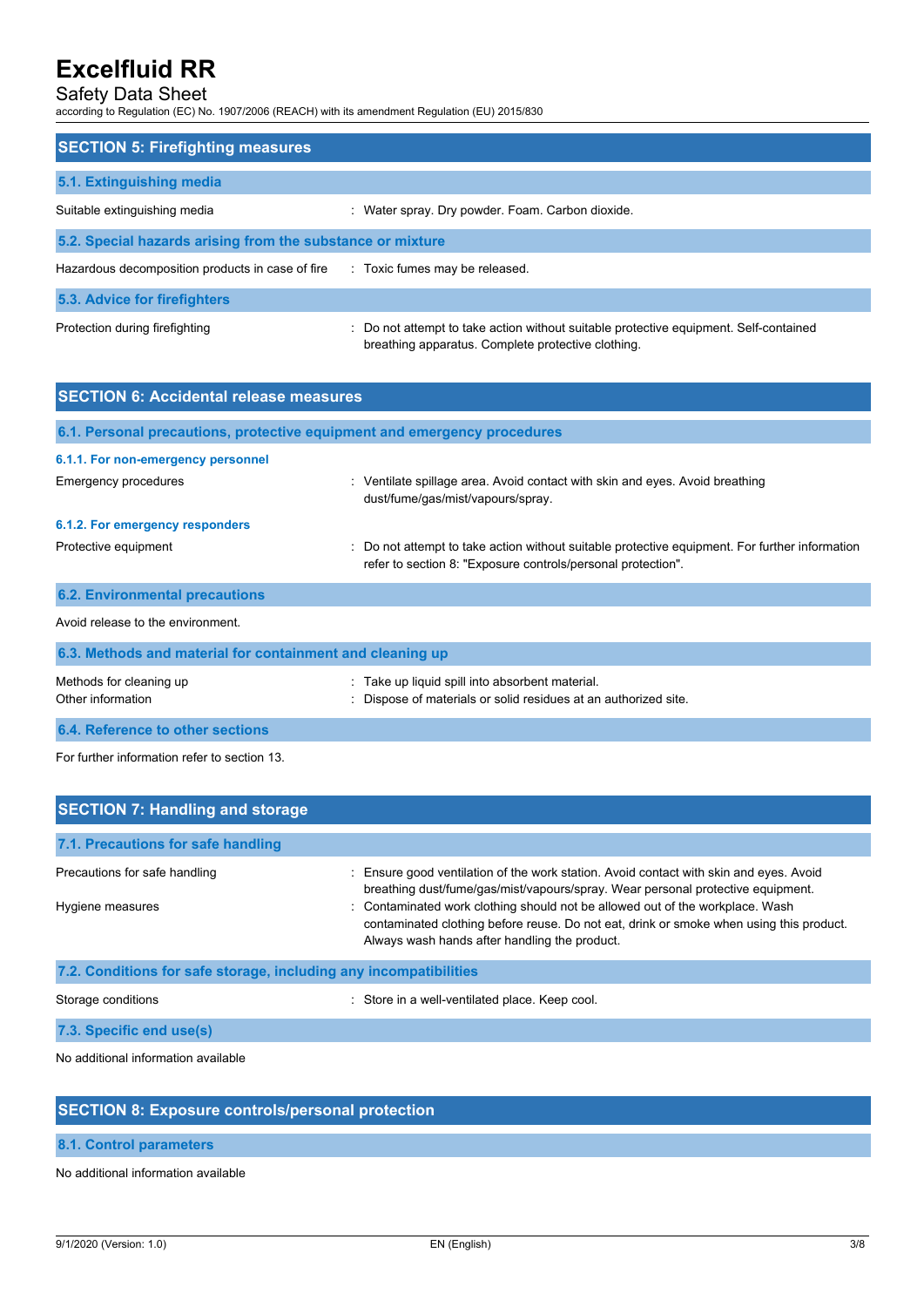# Safety Data Sheet

according to Regulation (EC) No. 1907/2006 (REACH) with its amendment Regulation (EU) 2015/830

#### **8.2. Exposure controls**

## **Appropriate engineering controls:**

Ensure good ventilation of the work station.

| Hand protection:                  |
|-----------------------------------|
| Protective gloves                 |
|                                   |
| Eye protection:                   |
| Safety glasses                    |
|                                   |
| Skin and body protection:         |
| Wear suitable protective clothing |
|                                   |

**Respiratory protection:**

In case of insufficient ventilation, wear suitable respiratory equipment

#### **Personal protective equipment symbol(s):**



**Environmental exposure controls:** Avoid release to the environment.

# **SECTION 9: Physical and chemical properties**

**9.1. Information on basic physical and chemical properties**

| Physical state                                  | Liquid             |
|-------------------------------------------------|--------------------|
| Colour                                          | Blue.              |
| Odour                                           | Bland.             |
| Odour threshold                                 | No data available  |
| рH                                              | 9.2 dil            |
| Relative evaporation rate (butylacetate=1)      | No data available  |
| Melting point                                   | No data available. |
| Freezing point                                  | No data available  |
| Boiling point                                   | No data available  |
| Flash point                                     | >180 °C            |
| Auto-ignition temperature                       | No data available. |
| Decomposition temperature                       | No data available  |
| Flammability (solid, gas)                       | Not applicable     |
| Vapour pressure                                 | No data available  |
| Relative vapour density at 20 °C                | No data available. |
| Relative density                                | $1.04$ typ         |
| Solubility                                      | Soluble in water   |
| Partition coefficient n-octanol/water (Log Pow) | No data available  |
| Viscosity, kinematic                            | No data available  |
| Viscosity, dynamic                              | No data available  |
| Explosive properties                            | No data available  |
| Oxidising properties                            | No data available  |
| <b>Explosive limits</b>                         | No data available  |
|                                                 |                    |

## **9.2. Other information**

No additional information available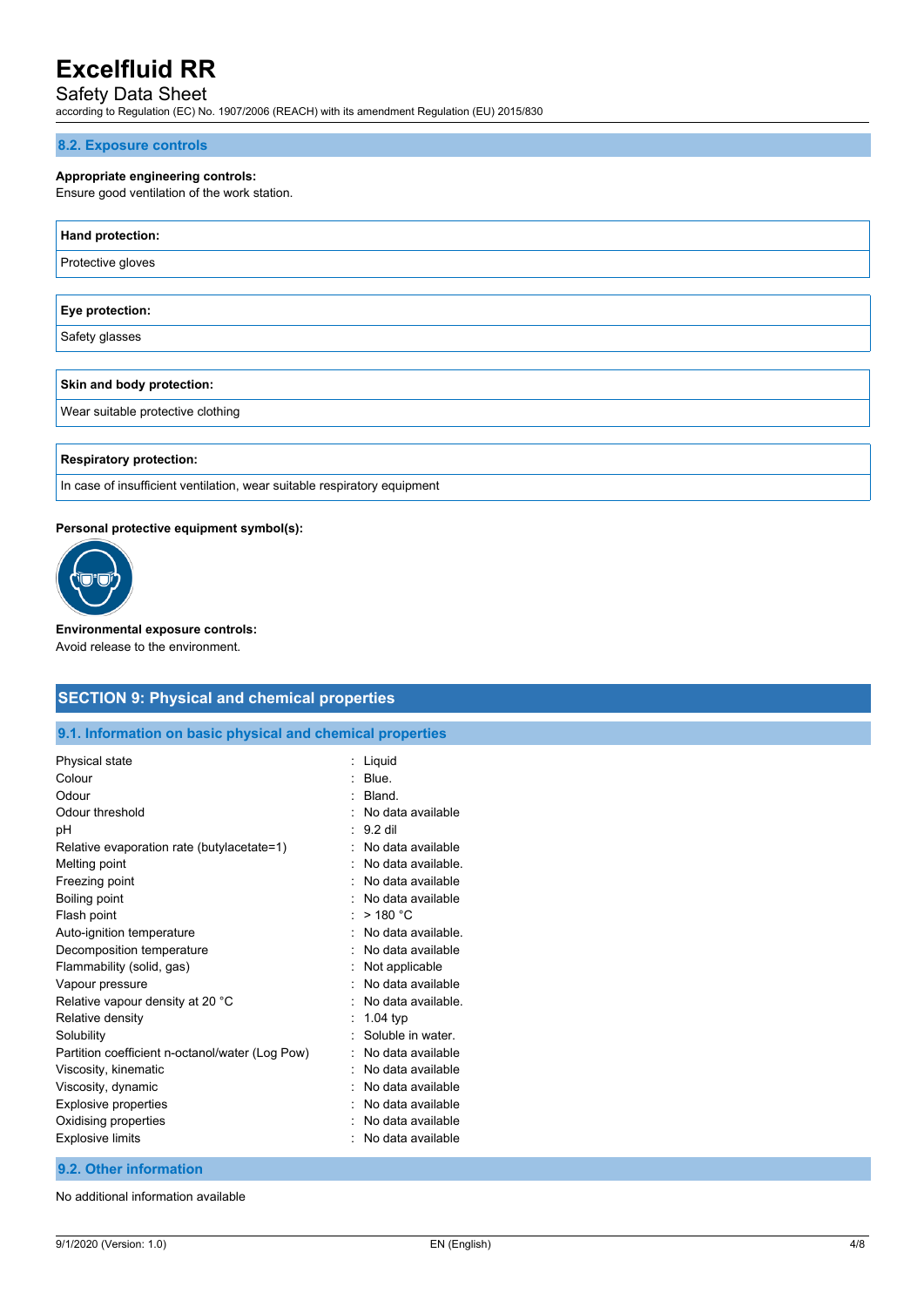# Safety Data Sheet

according to Regulation (EC) No. 1907/2006 (REACH) with its amendment Regulation (EU) 2015/830

### **SECTION 10: Stability and reactivity**

#### **10.1. Reactivity**

The product is non-reactive under normal conditions of use, storage and transport.

**10.2. Chemical stability**

Stable under normal conditions.

**10.3. Possibility of hazardous reactions**

No dangerous reactions known under normal conditions of use.

**10.4. Conditions to avoid**

None under recommended storage and handling conditions (see section 7).

**10.5. Incompatible materials**

No additional information available

**10.6. Hazardous decomposition products**

Under normal conditions of storage and use, hazardous decomposition products should not be produced.

#### **SECTION 11: Toxicological information**

#### **11.1. Information on toxicological effects**

| Acute toxicity (oral)<br>Acute toxicity (dermal)<br>Acute toxicity (inhalation) | : Not classified<br>: Not classified<br>: Not classified |
|---------------------------------------------------------------------------------|----------------------------------------------------------|
| Skin corrosion/irritation                                                       | : Not classified<br>pH: 9.2 dil                          |
| Serious eye damage/irritation                                                   | Not classified<br>pH: 9.2 dil                            |
| Respiratory or skin sensitisation                                               | May cause an allergic skin reaction.                     |
| Germ cell mutagenicity                                                          | : Not classified                                         |
| Carcinogenicity                                                                 | : Not classified                                         |
| Reproductive toxicity                                                           | : Not classified                                         |
| STOT-single exposure                                                            | : Not classified                                         |
| STOT-repeated exposure                                                          | : Not classified                                         |
| Aspiration hazard                                                               | : Not classified                                         |

## **SECTION 12: Ecological information**

| 12.1. Toxicity                                               |                                                                                                                            |
|--------------------------------------------------------------|----------------------------------------------------------------------------------------------------------------------------|
| Ecology - general                                            | : The product is not considered harmful to aquatic organisms nor to cause long-term adverse<br>effects in the environment. |
| Hazardous to the aquatic environment, short-term<br>(acute)  | : Not classified                                                                                                           |
| Hazardous to the aquatic environment, long-term<br>(chronic) | : Not classified                                                                                                           |
| Not rapidly degradable                                       |                                                                                                                            |
| 12.2. Persistence and degradability                          |                                                                                                                            |

No additional information available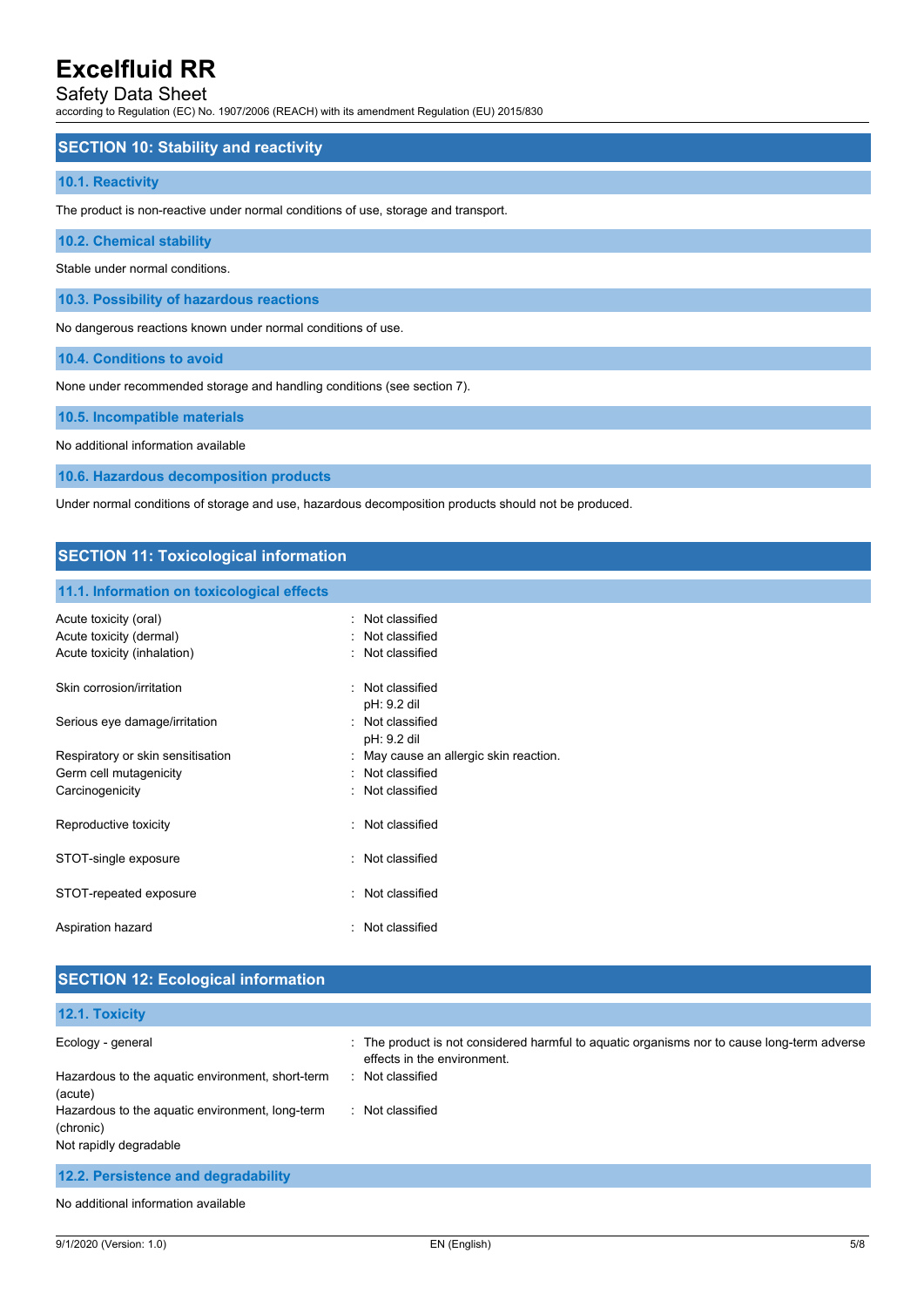# Safety Data Sheet

according to Regulation (EC) No. 1907/2006 (REACH) with its amendment Regulation (EU) 2015/830

#### **12.3. Bioaccumulative potential**

#### No additional information available

**12.4. Mobility in soil**

No additional information available

**12.5. Results of PBT and vPvB assessment**

No additional information available

**12.6. Other adverse effects**

No additional information available

# **SECTION 13: Disposal considerations 13.1. Waste treatment methods**

Waste treatment methods : Dispose of contents/container in accordance with licensed collector's sorting instructions.

## **SECTION 14: Transport information**

#### In accordance with ADR / RID / IMDG / IATA / ADN

| <b>ADR</b>                             | <b>IMDG</b>    | <b>IATA</b>    | <b>ADN</b>     | <b>RID</b>     |
|----------------------------------------|----------------|----------------|----------------|----------------|
| 14.1. UN number                        |                |                |                |                |
| UN-                                    | Not applicable | Not applicable | Not applicable | Not applicable |
| 14.2. UN proper shipping name          |                |                |                |                |
| Not applicable                         | Not applicable | Not applicable | Not applicable | Not applicable |
| 14.3. Transport hazard class(es)       |                |                |                |                |
| Not applicable                         | Not applicable | Not applicable | Not applicable | Not applicable |
| 14.4. Packing group                    |                |                |                |                |
| Not applicable                         | Not applicable | Not applicable | Not applicable | Not applicable |
| 14.5. Environmental hazards            |                |                |                |                |
| Dangerous for the<br>environment : No  | Not applicable | Not applicable | Not applicable | Not applicable |
| No supplementary information available |                |                |                |                |

#### **14.6. Special precautions for user**

**Overland transport** No data available **Transport by sea** Not applicable **Air transport** Not applicable **Inland waterway transport** Not applicable **Rail transport** Not applicable

**14.7. Transport in bulk according to Annex II of Marpol and the IBC Code**

Not applicable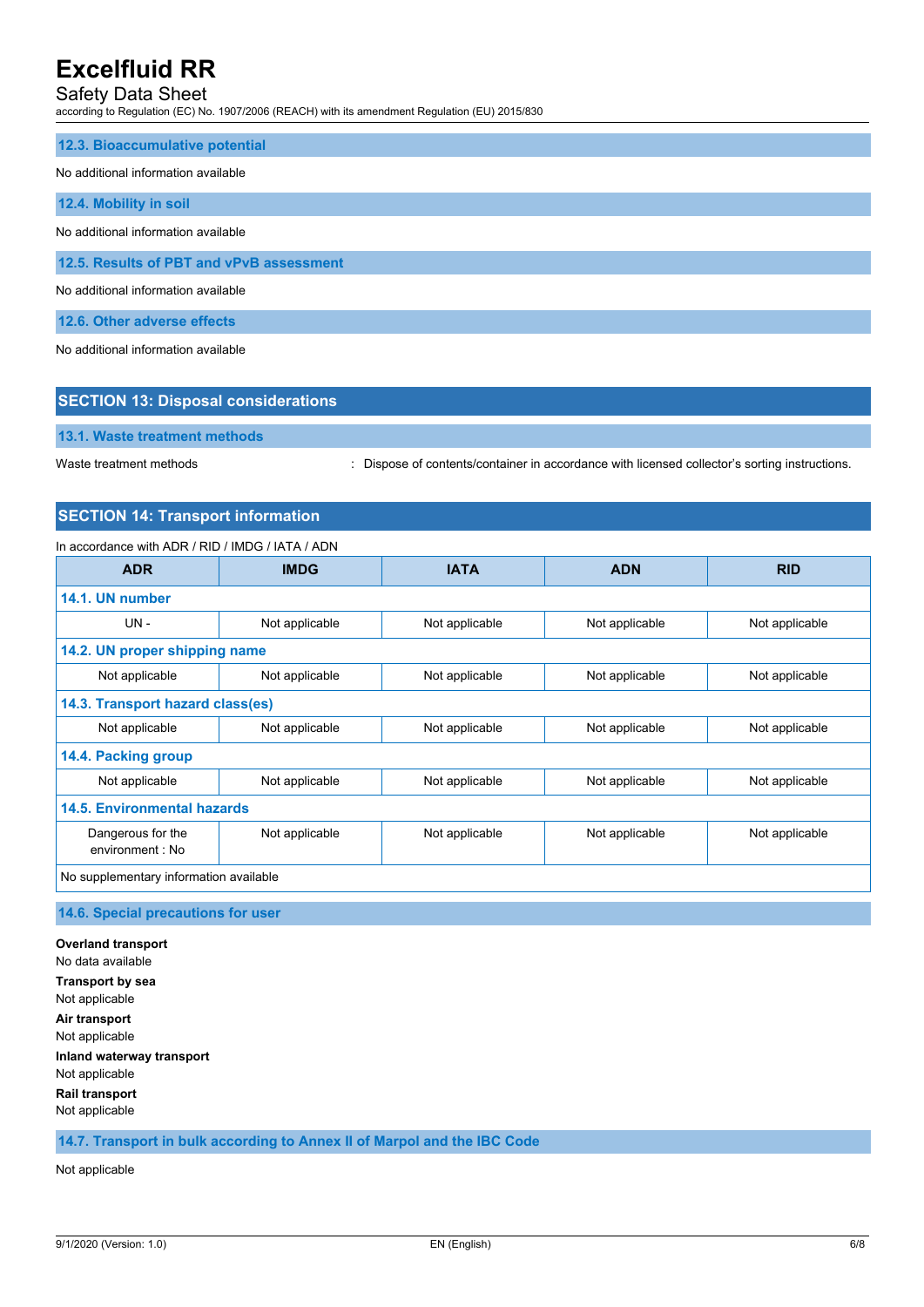# Safety Data Sheet

according to Regulation (EC) No. 1907/2006 (REACH) with its amendment Regulation (EU) 2015/830

## **SECTION 15: Regulatory information**

**15.1. Safety, health and environmental regulations/legislation specific for the substance or mixture**

#### **15.1.1. EU-Regulations**

Contains no REACH substances with Annex XVII restrictions

Contains no substance on the REACH candidate list

Contains no REACH Annex XIV substances

Contains no substance subject to Regulation (EU) No 649/2012 of the European Parliament and of the Council of 4 July 2012 concerning the export and import of hazardous chemicals.

Contains no substance subject to Regulation (EU) No 2019/1021 of the European Parliament and of the Council of 20 June 2019 on persistent organic pollutants

#### **15.1.2. National regulations**

No additional information available

**15.2. Chemical safety assessment**

No chemical safety assessment has been carried out

# **SECTION 16: Other information**

### **Abbreviations and acronyms:**

| ADN          | European Agreement concerning the International Carriage of Dangerous Goods by Inland Waterways   |
|--------------|---------------------------------------------------------------------------------------------------|
| <b>ADR</b>   | European Agreement concerning the International Carriage of Dangerous Goods by Road               |
| <b>ATE</b>   | <b>Acute Toxicity Estimate</b>                                                                    |
| <b>BLV</b>   | <b>Biological limit value</b>                                                                     |
| CAS-No.      | Chemical Abstract Service number                                                                  |
| <b>CLP</b>   | Classification Labelling Packaging Regulation; Regulation (EC) No 1272/2008                       |
| <b>DMEL</b>  | <b>Derived Minimal Effect level</b>                                                               |
| <b>DNEL</b>  | Derived-No Effect Level                                                                           |
| <b>EC50</b>  | Median effective concentration                                                                    |
| EC-No.       | European Community number                                                                         |
| <b>EN</b>    | European Standard                                                                                 |
| <b>IATA</b>  | International Air Transport Association                                                           |
| <b>IMDG</b>  | International Maritime Dangerous Goods                                                            |
| <b>LC50</b>  | Median lethal concentration                                                                       |
| LD50         | Median lethal dose                                                                                |
| <b>LOAEL</b> | Lowest Observed Adverse Effect Level                                                              |
| <b>NOAEC</b> | No-Observed Adverse Effect Concentration                                                          |
| <b>NOAEL</b> | No-Observed Adverse Effect Level                                                                  |
| <b>NOEC</b>  | No-Observed Effect Concentration                                                                  |
| <b>OEL</b>   | Occupational Exposure Limit                                                                       |
| <b>PBT</b>   | Persistent Bioaccumulative Toxic                                                                  |
| PNEC         | <b>Predicted No-Effect Concentration</b>                                                          |
| <b>REACH</b> | Registration, Evaluation, Authorisation and Restriction of Chemicals Regulation (EC) No 1907/2006 |
| <b>RID</b>   | Regulations concerning the International Carriage of Dangerous Goods by Rail                      |
| SDS          | Safety Data Sheet                                                                                 |
|              |                                                                                                   |